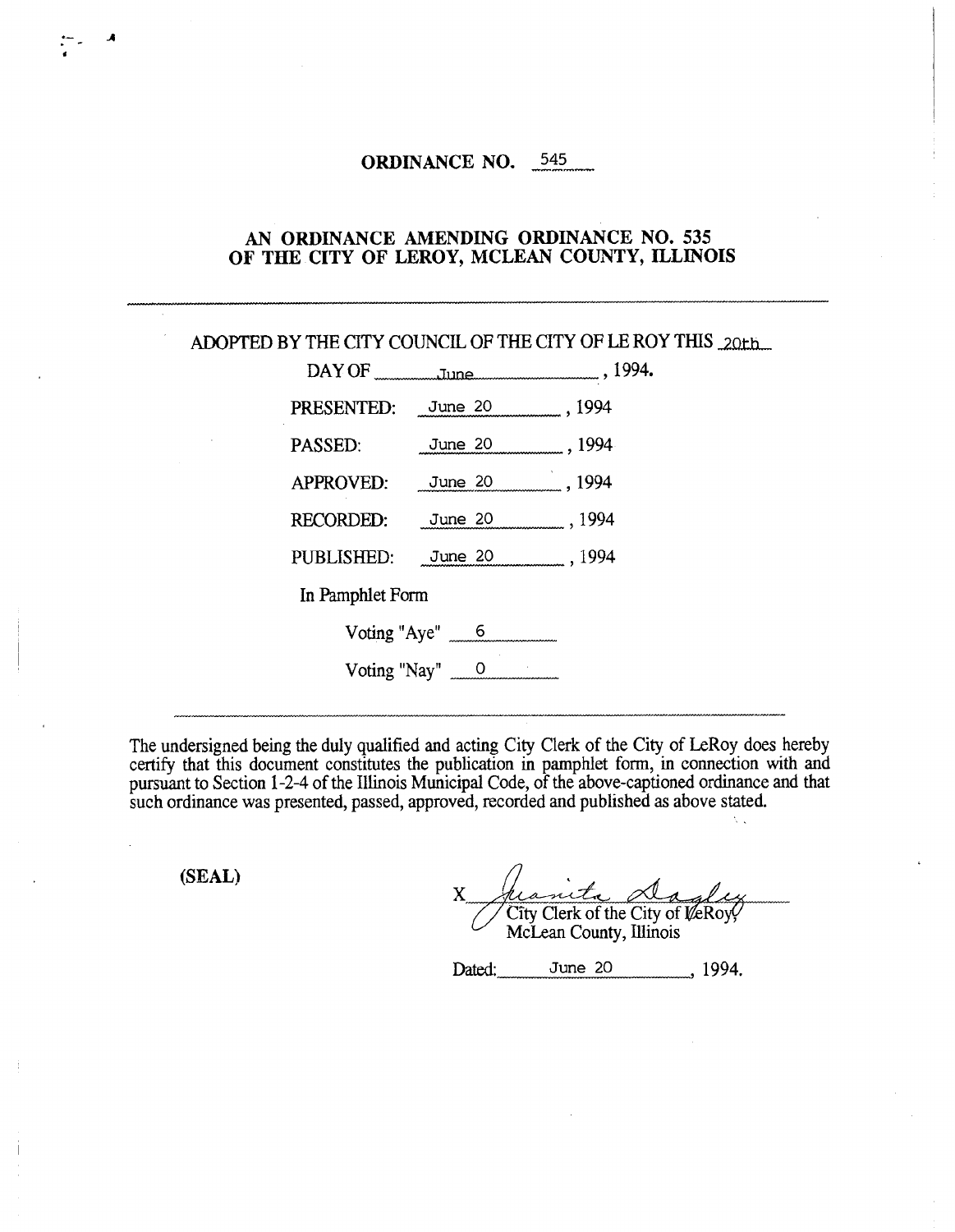#### **ORDINANCE NO.** 545

## AN ORDINANCE AMENDING ORDINANCE NO. 535 OF THE CITY OF LEROY, MCLEAN COUNTY, ILLINOIS

WHEREAS, the City Council passed Ordinance No. 535 on May 2, 1994, and

WHEREAS, the Mayor of the City of LeRoy approved Ordinance No. 535 on May 2, 1994, and

WHEREAS, the aforesaid Ordinance No. 535 became effective after publication which was begun on May 2, 1994, and

WHEREAS, the City Council of the City of LeRoy has now determined that it is in the best interests of the City that the aforesaid ordinance be amended,

NOW, THEREFORE, BE IT ORDAINED by the City Council of the City of LeRoy, in lawful meeting assembled, as follows:

Section 1. That Section IV INSURANCE COVERAGE, including sub-sections 1 and 2 is hereby repealed.

Section 2. New Section IV INSURANCE COVERAGE, of Ordinance No. 535, is hereby adopted in words and figures as follows:

#### Section IV INSURANCE COVERAGE

1. All full-time employees' health insurance with Dental Clause will be paid 100% by City for family coverage.

2. The City Clerk's health insurance with Dental Clause will be paid 100% by City for family coverage.

Section 3. The foregoing amendments to Ordinance No. 535 are intended to be effective retroactive to May 1, 1994, and forward until such time as the City Council may deem it appropriate to change, by separate ordinance or amendment to this ordinance, such provisions or compensation of the employees and city clerk, as aforesaid.

Section 4. This ordinance shall be deemed effective as of May 1, 1994, and shall be in full force and effect from and after its passage, approval and publication in pamphlet form, as required by law.

PASSED by the City Council of the City of LeRoy, Illinois, upon the motion by

David McClelland \_\_\_\_\_\_\_\_\_\_\_, seconded by \_\_\_ Ronnie Litherland by roll call vote on the  $20th$  day of June. 1994, as follows: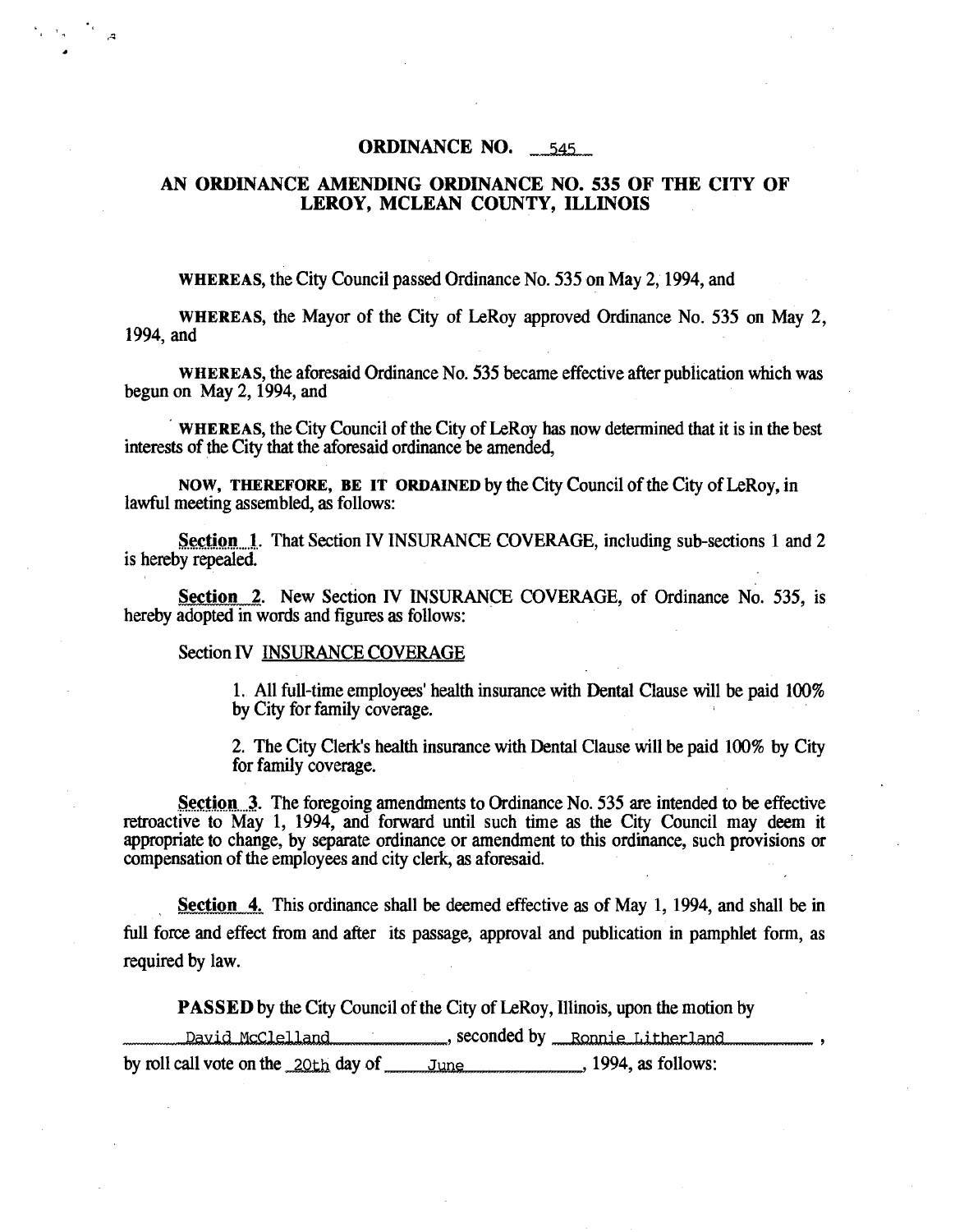| K<br>(full names)<br>Randy Zimmerman, David McClelland<br>(full names)<br>(full names)<br>June: 1994.<br>X<br>Juanita Dagley, City Clerk of the City of LeRoy,<br>LeRoy, McLean County, Illinois<br><b>APPROVED BY</b> the Mayor of the City of LeRoy, Illinois, this 20th day of<br>June 1994. | Aldermen elected <sup>6</sup> | Aldermen present 5 |  |
|-------------------------------------------------------------------------------------------------------------------------------------------------------------------------------------------------------------------------------------------------------------------------------------------------|-------------------------------|--------------------|--|
|                                                                                                                                                                                                                                                                                                 |                               |                    |  |
| Patrick Beaty, Ronnie Litherland, Robert D. Johnson, Lois Parkin,                                                                                                                                                                                                                               | VOTING AYE:                   |                    |  |
| VOTING NAY:<br>None<br>ABSENT, ABSTAIN, OTHER:<br>None<br>and deposited and filed in the office of the City Clerk in said municipality on the 20th day of                                                                                                                                       |                               |                    |  |
|                                                                                                                                                                                                                                                                                                 |                               |                    |  |
|                                                                                                                                                                                                                                                                                                 |                               |                    |  |
|                                                                                                                                                                                                                                                                                                 |                               |                    |  |
|                                                                                                                                                                                                                                                                                                 |                               |                    |  |
|                                                                                                                                                                                                                                                                                                 |                               |                    |  |
|                                                                                                                                                                                                                                                                                                 |                               |                    |  |
|                                                                                                                                                                                                                                                                                                 |                               |                    |  |
|                                                                                                                                                                                                                                                                                                 |                               |                    |  |
|                                                                                                                                                                                                                                                                                                 |                               |                    |  |
|                                                                                                                                                                                                                                                                                                 |                               |                    |  |
|                                                                                                                                                                                                                                                                                                 |                               |                    |  |
| Jerry C. Davis, Mayor of the City of LeRoy,<br>McLean County, Illinois                                                                                                                                                                                                                          |                               |                    |  |
| <b>ATTEST:</b><br>(SEAL)                                                                                                                                                                                                                                                                        |                               |                    |  |
|                                                                                                                                                                                                                                                                                                 |                               |                    |  |

 $\mathbf{X}_{\scriptscriptstyle{m}}$ ag  $\mathscr{U}$ X heavent 1<br>Juanita Dagley, City Clerk, C , City of LeRoy, Le Roy, McLean County, Illinois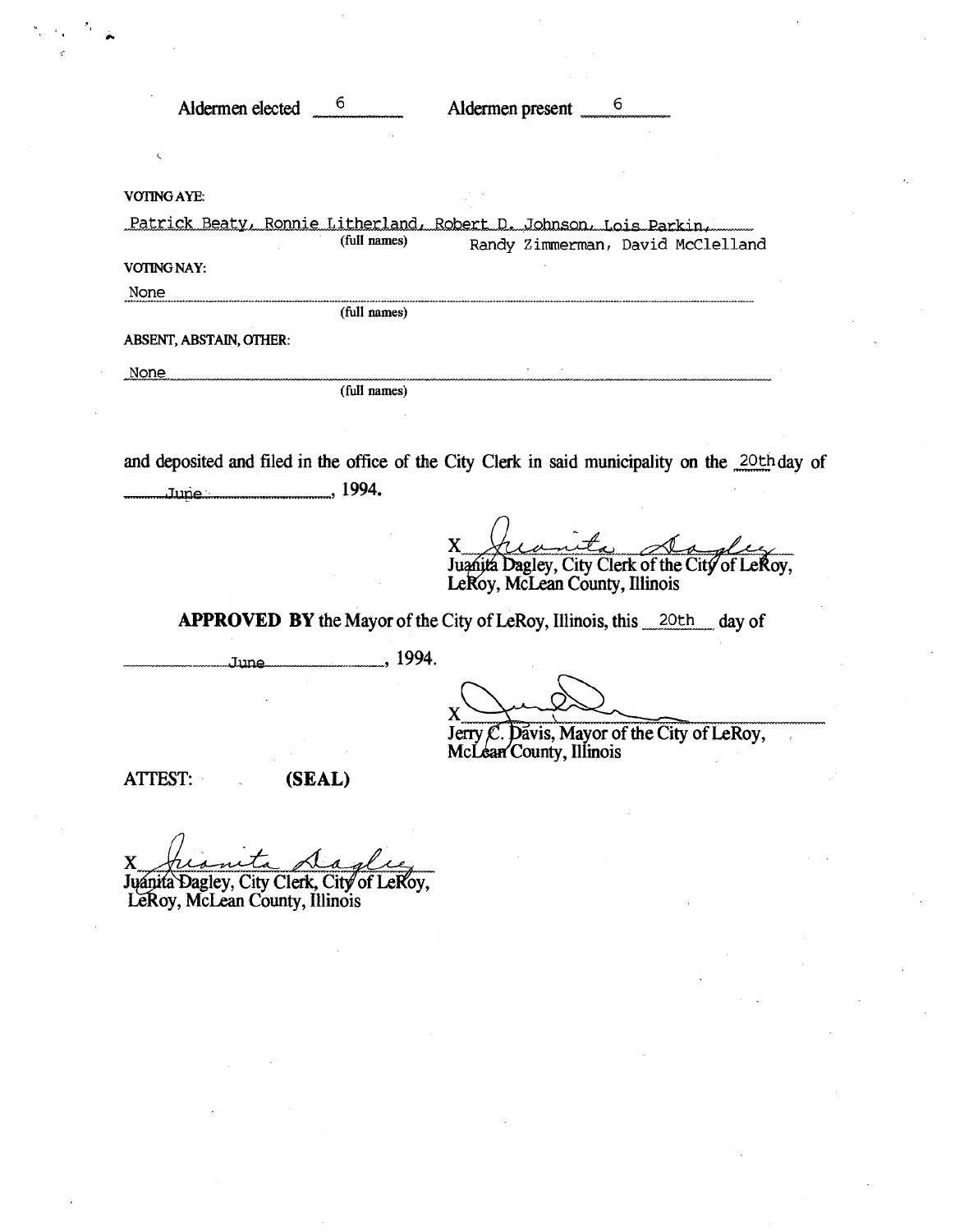# **CERTIFICATE**

I, Juanita Dagley, certify that I am the duly elected and acting municipal clerk of the City of LeRoy, of McLean County, Illinois.

I further certify that on  $_{\text{num}}$   $_{\text{Jung } 20}$   $_{\text{num}}$  1994, the Corporate Authorities of such municipality passed and approved Ordinance No. 545 , entitled:

## AN ORDINANCE AMENDING ORDINANCE NO. 535 OF THE CITY OF LEROY, MCLEAN COUNTY, ILLINOIS,

which provided by its terms that it should be published in pamphlet form.

The pamphlet form of Ordinance No. 545, including the Ordinance and a cover sheet thereof, was prepared, and a copy of such Ordinance was posted at the municipal building, commencing on  $\frac{June\ 20}{June\ 20}$ , 1994, and continuing for at least ten days thereafter. Copies of such Ordinance were also available for public inspection upon request in the office of the municipal clerk.

Dated at LeRoy, Illinois, this ,......20th ........... day of ........................June ........................... I .................... 9 1994

(SEAL)

 $\sim$   $\sim$ 

Jean to Dogle Municipal Clerk